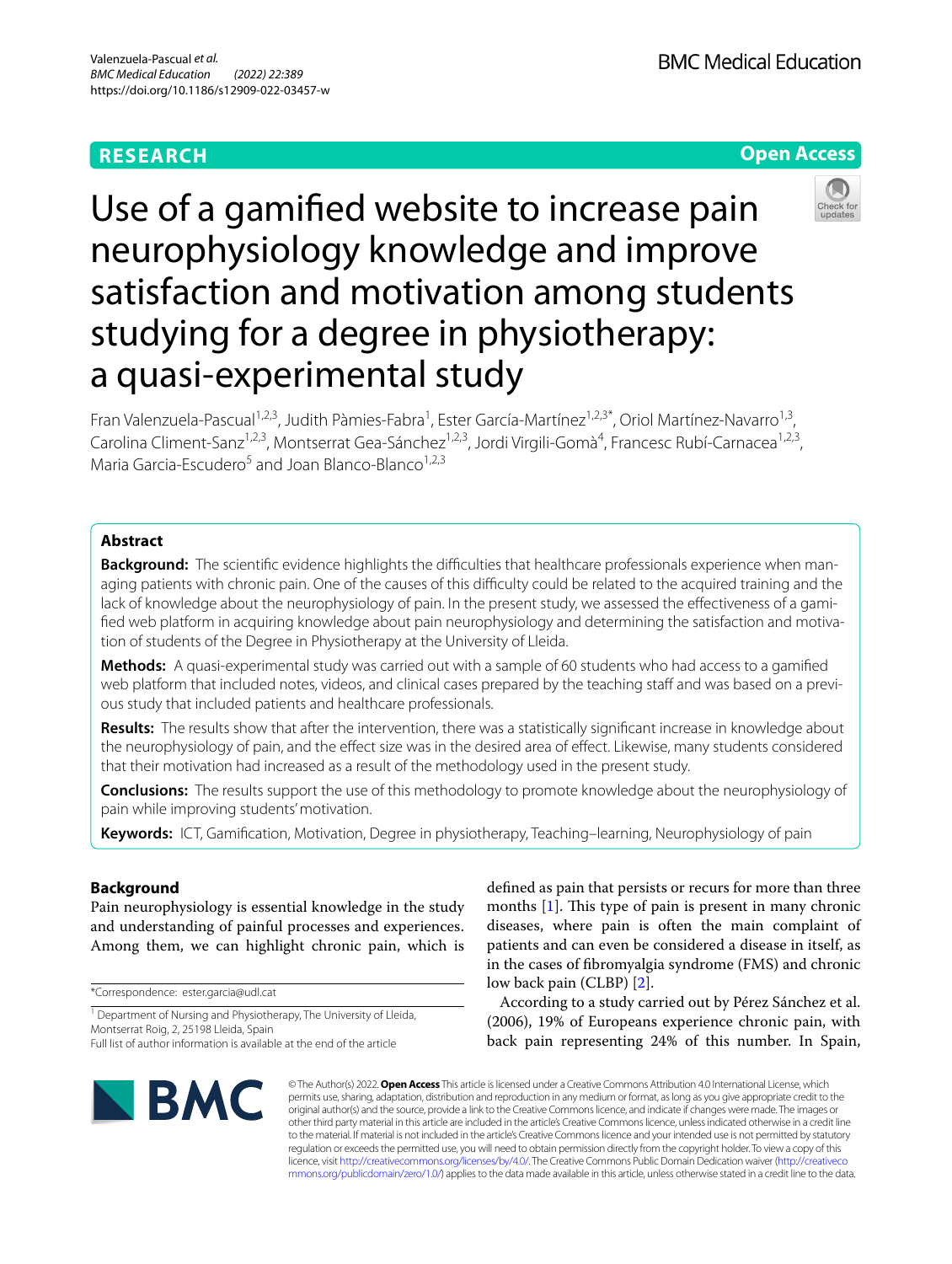Català et al. (2002) estimated a very similar proportion (17%), noting that it was more common among women. This statement has been corroborated by other studies of international scope [[3](#page-8-2)[–6](#page-8-3)]. In Catalonia in 2018, 22% of the population aged 15 or higher sufered from chronic back or lumbar pain, 17.5% sufered from chronic cervical pain, and 20.5% sufered from rheumatic or locomotor system diseases [\[7](#page-8-4)].

Several studies show the difficulties that health professionals face in managing patients with chronic pain, as in the case of FMS  $[6, 8-11]$  $[6, 8-11]$  $[6, 8-11]$  $[6, 8-11]$  $[6, 8-11]$ . Several studies attribute these difficulties to the lack of knowledge health professionals have concerning chronic pain  $[12-14]$  $[12-14]$  $[12-14]$ . The literature shows that, in most health science degrees, the curricula present few training hours on pain, which leads to a signifcant lack of knowledge for future health professionals  $[15, 16]$  $[15, 16]$  $[15, 16]$ . This lack of knowledge affects the health care of those sufering from chronic pain. For example, patients with FMS have been shown to receive inefective and erroneous treatments [[11,](#page-8-6) [12,](#page-8-7) [17,](#page-8-11) [18](#page-8-12)], and it takes a long time for them to be correctly diagnosed [[14\]](#page-8-8). All this worsens patients' painful experiences and diminishes their quality of life, afecting biological, psychological, and social aspects  $[5, 19]$  $[5, 19]$  $[5, 19]$  $[5, 19]$ . It is also necessary to mention the high economic cost this creates for the public health system, which fuctuates between 2.2 and 2.8% of the Spanish gross domestic product. Between 13 and 16 billion euros are spent annually due to chronic pain [\[20](#page-8-15)], increasing health systems costs [\[5,](#page-8-13) [13](#page-8-16)].

Therefore, when the Degree in Physiotherapy at the University of Lleida (UdL) was introduced, the authors were mindful of the recommendations of the International Association for the Study of Pain (IASP) [[21](#page-8-17)] regarding the incorporation of a specifc curriculum on pain. However, learning about the neurophysiology of pain remains a complex and challenging process for our students. This part of the syllabus is given in the course "Physiotherapy in Clinical Specialities", where we work on the contents of physiotherapy applied to chronic processes, specifcally on the neurophysiology of pain and the chronifcation of musculoskeletal pain. As an example of the above, a study carried out at the University of Toronto using a "Pain Education Interprofessional Resource" online signifcantly increased pain neurophysiology knowledge in their students [\[22](#page-8-18)]. However, this study did not consider student motivation.

On the other hand, the use of information and communication technologies (ICTs) in the teaching world has been steadily gaining ground. Gamifcation is a learning technique that uses entertainment in non-playable environments [[23\]](#page-8-19). In the case of health education, Allam et al. [\[24](#page-8-20)] investigated the efect of gamifcation on a website on physical activity for patients with rheumatoid arthritis showing that gamifcation alone or combined with social support signifcantly increased physical activity. Likewise, gamifcation has proven efective in the education sector, both in primary and higher education [[25,](#page-8-21) [26](#page-8-22)]. As some authors state, the success of this type of game lies in the innovation and motivation they offer to the people who use them [\[23](#page-8-19), [25](#page-8-21)[–28](#page-8-23)].

For this reason, it is believed that the use of gamifcation can contribute to better training of students in pain neurophysiology, which is necessary to reverse the negative consequences of the mishandling of patients with chronic pain in all societies.

## **Methods**

## **Aim**

The aim of this study was to assess the effectiveness of a gamifed web platform in acquiring knowledge about pain neurophysiology and determining the levels of satisfaction and motivation of physiotherapy students regarding the platform.

## **Research design**

This is a quasi-experimental study with a single experimental group in which the pre- and post-intervention knowledge of students, as well as the motivation of the post-intervention students, were analysed.

This study hypothesizes that using a gamified web platform increases knowledge acquisition and improves students' motivation in UdL's physiotherapy degree and sports sciences-physiotherapy and physiotherapy-nursing double degree programs.

## **Participants**

The study had a sample of 60 subjects composed of students in the "Physiotherapy in Clinical Specialities" course. These students were enrolled in physiotherapy and double degree sport sciences-physiotherapy and physiotherapy-nursing degree programs. The sample was composed of 30 men and 30 women.

## **Intervention process**

The intervention was carried out online. The study subjects had access to a gamifed web platform accessible from any electronic device to view explanatory videos, download PDF material, or take online questionnaires (quizzes). To resolve issues, students had the option of accessing the professor in three ways: through the forum of the UdL virtual campus, by direct e-mail to the professor, or by a videoconference.

### *Gamifed Web platform*

To develop both the web platform and the educational material, professionals from diferent felds, such as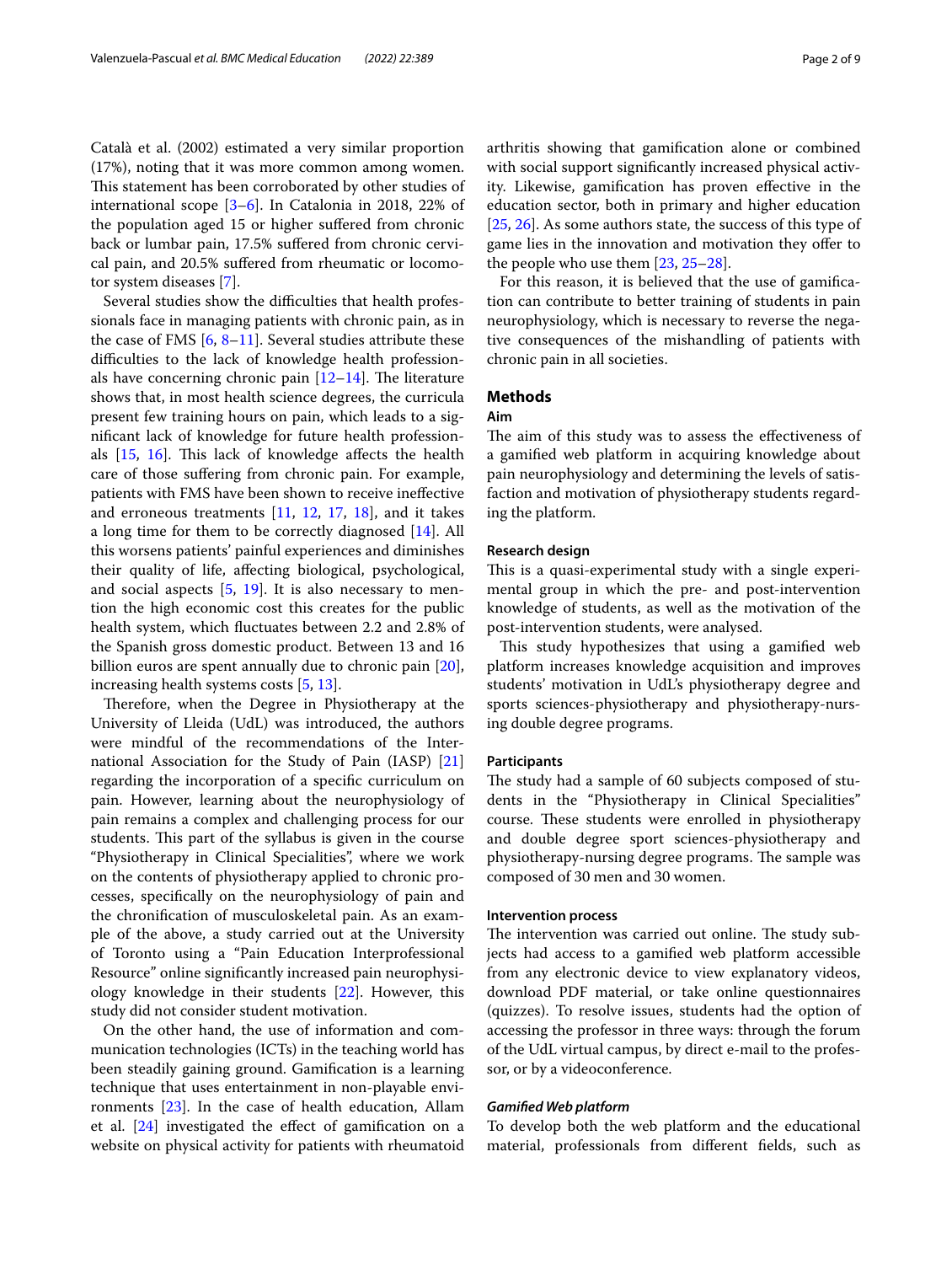

<span id="page-2-0"></span>physiotherapy, nursing, sociology, medicine, and computer engineering, participated. The website was developed using Drupal as the content management system. Some modules of the management system, including those related to questionnaires and video tutorials, were modified and adapted to the project's needs. This helped increase the platform's versatility, resulting in better utilization of most systems (i.e., the registration modules by adding security for data available through an advanced encryption standard, the synchronisation modules, and mass mailings).

The students were provided with individual access to a gamifed web platform with all the available material to acquire knowledge of pain neurophysiology. The main screen of the gamifed web platform (Fig. [1\)](#page-2-0) contained an information sheet about the study. The gamified web platform contained fve sections (Table [1\)](#page-3-0).

To reinforce our students´ motivation and participation, we used gamifcation techniques (defned as elements forming part of the design of video games but used in a diferent context) [\[29](#page-8-24), [30\]](#page-8-25). Two sections of the web platform were gamifed, the section on "chronic low back pain" and the quiz section.

1) The "Notes" section was divided into eight blocks: basic neurophysiology, advanced neurophysiology, chronic pain in clinical practice, fbromyalgia, arthropathies, scientifc articles (English), and assess-

ment systems for serious pathologies related to low back pain and psychosocial aspects (flag system). Each of the blocks contained its specifc material.

2) In the "Videos" section, there were three categories. The "basic neurophysiology" category had an introductory video and three educational videos. The "advanced neurophysiology" category included a video on the advances in the neurophysiology of pain. Finally, the "pain and sleep" category included two educational videos on the relationship between pain and sleep.

3) The section on "chronic low back pain" contained fve educational videos: pain modulation; origin and causes of CLBP; the relationship between pain and stress; the relationship between pain and physical activity; and the benefcial efects of physical activity. Specifc cuts were made to the videos so that short videos were generated to respond in a more particular way to the statements selected by the students after watching them. Once the student visualized the video "Presentation", a series of messages appeared on the screen. The student was asked to select the statement related to back pain, with which he agreed. Each message was associated with a different aspect of low back pain and was a hyperlink that led to a specifc video connected to that statement. For example, if the student had clicked on the statement "Pain is always in the brain and it is the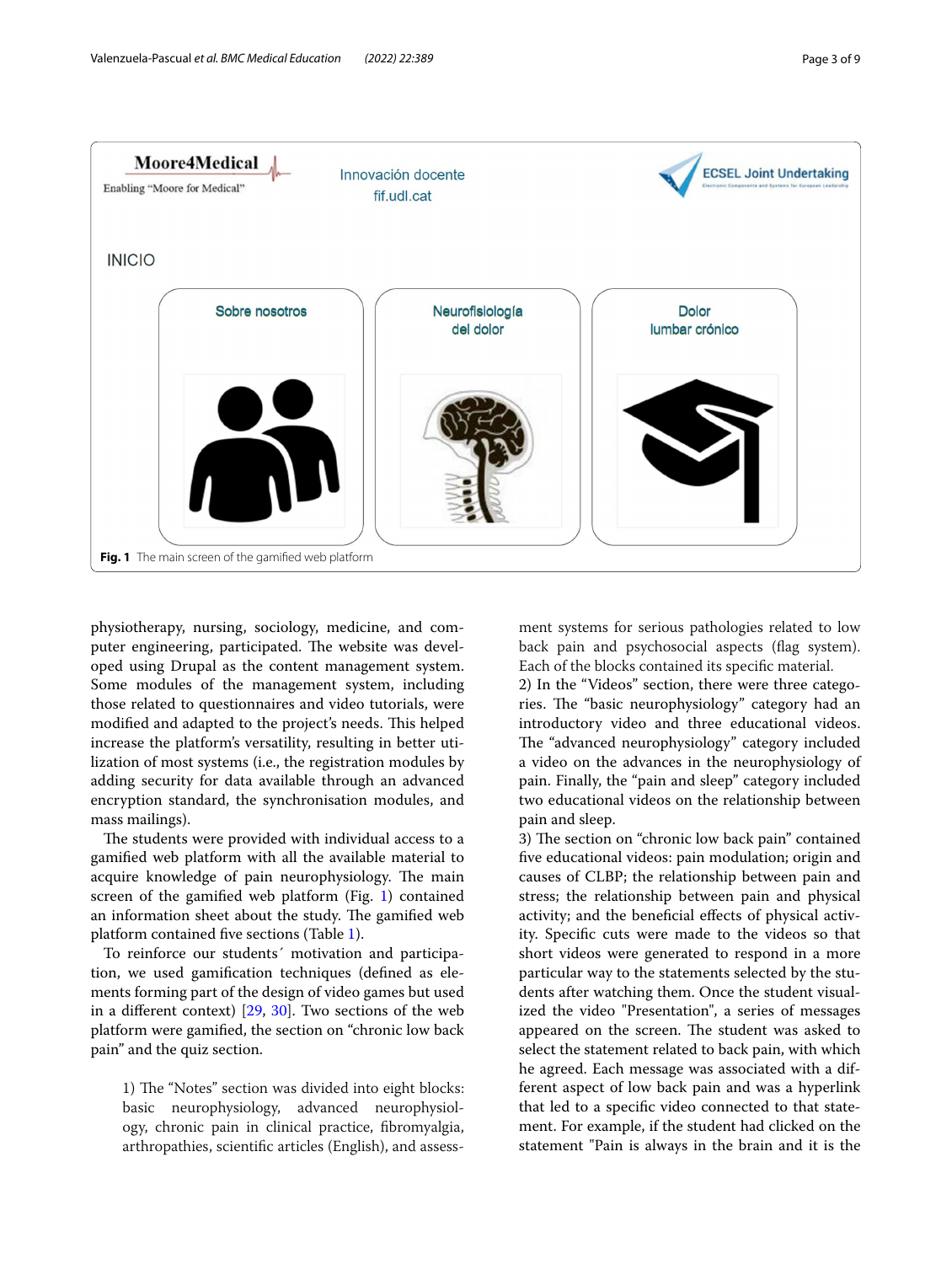<span id="page-3-0"></span>

| <b>Sections</b>       | <b>Categories</b>                                  | Content                                                                                                                                                                                                                                                                                                                                                          |                                                                                                  |                       |                                         |  |  |
|-----------------------|----------------------------------------------------|------------------------------------------------------------------------------------------------------------------------------------------------------------------------------------------------------------------------------------------------------------------------------------------------------------------------------------------------------------------|--------------------------------------------------------------------------------------------------|-----------------------|-----------------------------------------|--|--|
| Notes                 | Basic neurophysiology                              | Taxonomy of pain                                                                                                                                                                                                                                                                                                                                                 |                                                                                                  |                       |                                         |  |  |
|                       |                                                    | Peripheral mechanisms related to the pain process                                                                                                                                                                                                                                                                                                                |                                                                                                  |                       |                                         |  |  |
|                       |                                                    | Central mechanisms of nociceptive transmission: dorsal horn of the spinal cord                                                                                                                                                                                                                                                                                   |                                                                                                  |                       |                                         |  |  |
|                       |                                                    | Central mechanisms of nociceptive transmission: segmental and supraspinal pain modulation                                                                                                                                                                                                                                                                        |                                                                                                  |                       |                                         |  |  |
|                       |                                                    | Pain and emotional state                                                                                                                                                                                                                                                                                                                                         |                                                                                                  |                       |                                         |  |  |
|                       | Advanced neurophysiol-                             |                                                                                                                                                                                                                                                                                                                                                                  | The biopsychosocial model and the neurophysiology of pain                                        |                       |                                         |  |  |
|                       | ogy                                                | Taxonomy of pain                                                                                                                                                                                                                                                                                                                                                 |                                                                                                  |                       |                                         |  |  |
|                       |                                                    | Neurophysiology of pain: pain modulation                                                                                                                                                                                                                                                                                                                         |                                                                                                  |                       |                                         |  |  |
|                       |                                                    | Cognitive and emotional factors related to downward pain modulation                                                                                                                                                                                                                                                                                              |                                                                                                  |                       |                                         |  |  |
|                       |                                                    | Neurobiological and psychosocial factors that mediate relationship between poor quality sleep<br>and pain                                                                                                                                                                                                                                                        |                                                                                                  |                       |                                         |  |  |
|                       | Fibromyalgia                                       | Fibroscepticism                                                                                                                                                                                                                                                                                                                                                  |                                                                                                  | Fibromyalgia syndrome |                                         |  |  |
|                       | Arthropathies                                      |                                                                                                                                                                                                                                                                                                                                                                  | Notes and a presentation on arthropathies                                                        |                       |                                         |  |  |
|                       | Scientific articles                                | Harvey et al. (2014)                                                                                                                                                                                                                                                                                                                                             | Continuous passive motion following total knee arthroplasty in people with arthritis (Review) by |                       |                                         |  |  |
|                       |                                                    | Cryotherapy following total knee replacement (Review) by Adie et al. (2012)                                                                                                                                                                                                                                                                                      |                                                                                                  |                       |                                         |  |  |
|                       |                                                    | Psychological evaluation of Olivares and Cruzado's pain (2008)                                                                                                                                                                                                                                                                                                   |                                                                                                  |                       |                                         |  |  |
|                       |                                                    | Physiotherapy interventions for shoulder pain (Review) by Green et al. (2003)<br>Reconceptualising pain according to modern pain science de Moseley (2007)<br>Complex Regional Pain Syndrome by Cuenca et al. (2012)<br>The Effect of Neuroscience Education on Pain, Disability, Anxiety, and Stress in Chronic Musculo-<br>skeletal Pain by Louw et al. (2012) |                                                                                                  |                       |                                         |  |  |
|                       |                                                    |                                                                                                                                                                                                                                                                                                                                                                  |                                                                                                  |                       |                                         |  |  |
|                       |                                                    |                                                                                                                                                                                                                                                                                                                                                                  |                                                                                                  |                       |                                         |  |  |
|                       |                                                    |                                                                                                                                                                                                                                                                                                                                                                  |                                                                                                  |                       |                                         |  |  |
|                       | Flag systems                                       | Red flags                                                                                                                                                                                                                                                                                                                                                        |                                                                                                  | Orange flags          |                                         |  |  |
|                       |                                                    | Yellow flags                                                                                                                                                                                                                                                                                                                                                     |                                                                                                  | Blue/Black flags      |                                         |  |  |
| Videos                | Basic neurophysiology                              | Introduction to neurophysiology<br>Three explanatory videos on basic neurophysiology                                                                                                                                                                                                                                                                             |                                                                                                  |                       |                                         |  |  |
|                       |                                                    |                                                                                                                                                                                                                                                                                                                                                                  |                                                                                                  |                       |                                         |  |  |
|                       | Advanced neurophysiol-<br>ogy                      | A video explaining the advances in the neurophysiology of pain                                                                                                                                                                                                                                                                                                   |                                                                                                  |                       |                                         |  |  |
|                       | Pain and Sleep                                     | Two videos explaining the relationship between pain and sleep                                                                                                                                                                                                                                                                                                    |                                                                                                  |                       |                                         |  |  |
| Chronic low back pain | Pain Modulation                                    |                                                                                                                                                                                                                                                                                                                                                                  | Origin and causes of chronic low back pain                                                       |                       | Relationship between pain<br>and stress |  |  |
|                       | Relationship between pain and physical<br>activity |                                                                                                                                                                                                                                                                                                                                                                  | Benefits of physical activity                                                                    |                       |                                         |  |  |
| Clinical Cases        | Jaw pain                                           |                                                                                                                                                                                                                                                                                                                                                                  | Fibromyalgia                                                                                     |                       |                                         |  |  |
|                       | Rotator cuff                                       |                                                                                                                                                                                                                                                                                                                                                                  | Femoral neck fracture                                                                            |                       |                                         |  |  |
|                       | Groin pain                                         |                                                                                                                                                                                                                                                                                                                                                                  | Chest pain                                                                                       |                       |                                         |  |  |
|                       | Anterior knee pain                                 |                                                                                                                                                                                                                                                                                                                                                                  | Chronic low back pain I                                                                          |                       |                                         |  |  |
|                       | Ankle sprain                                       |                                                                                                                                                                                                                                                                                                                                                                  | Chronic low back pain II                                                                         |                       |                                         |  |  |
| Ouizz                 | Questions about the neurophysiology of pain I      |                                                                                                                                                                                                                                                                                                                                                                  |                                                                                                  |                       |                                         |  |  |
|                       | Questions about the neurophysiology of pain II     |                                                                                                                                                                                                                                                                                                                                                                  |                                                                                                  |                       |                                         |  |  |
|                       | Questions about the neurophysiology of pain III    |                                                                                                                                                                                                                                                                                                                                                                  |                                                                                                  |                       |                                         |  |  |
|                       | Questions about the neurophysiology of pain IV     |                                                                                                                                                                                                                                                                                                                                                                  |                                                                                                  |                       |                                         |  |  |

brain that decides whether to feel pain or not", a new screen would have appeared with video 2 "Pain modulation".

In this way, we used gamifcation through personalized tasks that allowed the student to use the metaphor of the trip (the narrative as a game dynamic) to feel that he was managing his path.

Therefore, each student watched the videos in a particular order that depended on the statement selected at each moment. Thus, each student followed a diferent and personalized path thanks to the gamifcation of the website.

4) In the section on "clinical cases", there were clinical cases with answers on jaw pain, rotator cuff pain,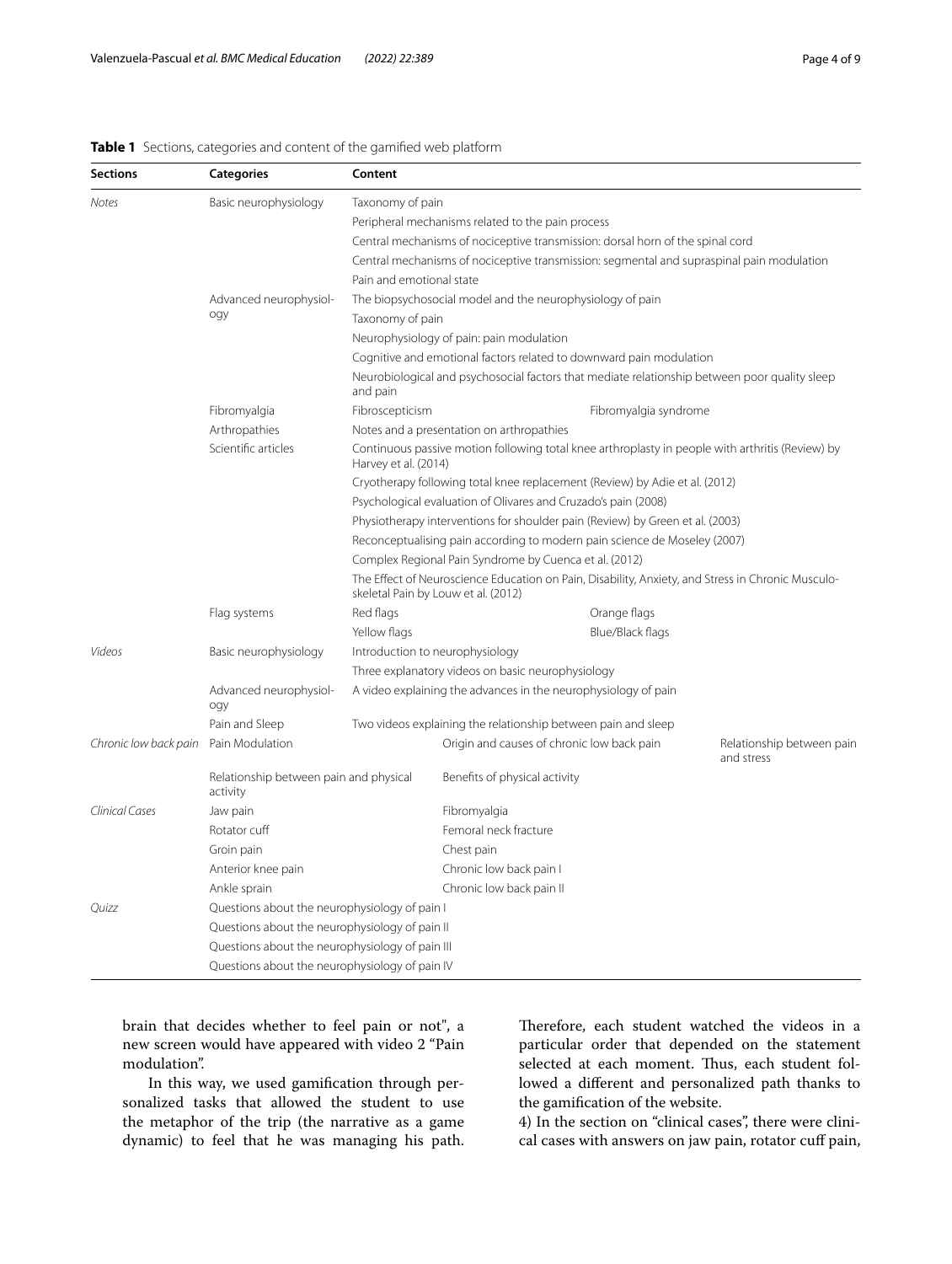groin pain, knee pain, ankle sprains, fbromyalgia, femoral neck fractures, chest pain, and fnally, two clinical cases on CLBP.

5) The "quiz" section contained four links that gave students access to four questionnaires on the neurophysiology of pain, ordered from least to most difficult. The authors developed these four questionnaires specifcally for this study. A virtual platform called Quizziz (Quizizz  $-$  The world's most engaging learning platform) was used to contribute to game enjoyment [[31](#page-8-26)].

Each questionnaire consisted of ten multiple-choice questions, which could either contain single or multiple answers; in both cases, the students had 30 s to answer. In this quiz section, we have used diferent gamifcation mechanisms described by Werbach and Hunter such as challenges, cooperation and competition, feedback, rewards, and victory states [\[27\]](#page-8-27).

## **Measures**

Knowledge of pain was measured using the "Neurophysiology of Pain Questionnaire" developed by Professor Moseley [[32\]](#page-8-28) in its version adapted to Spanish [\[33](#page-8-29)]. The questionnaire consists of 19 questions requiring true, false, or undecided answers, with 19 points as the maximum score. The questionnaire proved to be easy to use, short, valid, and reliable [[33\]](#page-8-29).

Another measurement instrument used to assess misconceptions about pain and movement was the "Tampa Scale for Kinesiophobia" (TSK) developed by R. Miller and S. Kopri in the early 1990s, as revised and shortened from the TSK-11 questionnaire by Woby et al.  $[34]$  $[34]$ . This questionnaire was validated in Spanish by Gómez et al. [[35\]](#page-8-31). It has 11 questions to be answered on a scale from 1 (totally disagree) to 4 (totally agree), with scores ranging from 11 to 44 points. The questionnaire has proven reliable, valid, and easy to use [\[36\]](#page-8-32).

The students' motivation and satisfaction with the methodology used were measured using an adaptation of Escobar-Pérez and Lobo-Gallardo [\[37\]](#page-8-33). This questionnaire consists of 16 questions to be answered using the Likert scale. It comprised two questions with fve levels of response that assessed the degree of usefulness of the methodology and the subject's content; 14 questions with six levels of response that assessed the degree of student compliance with the statements made; and a single question answered with 11 levels of response that assessed the likelihood of recommending the web platform to future students.

### **Statistical analysis**

The variables of gender, age, grade studied, and whether they had ever suffered pain were analysed. The results of the sociodemographic variables are presented in Table [2](#page-4-0).

The main variable (knowledge of chronic pain) and the secondary variable (erroneous knowledge of pain and movement) are expressed with the mean (standard deviation) and the effect size (d). The effect size was deter-mined using the "barometer of influences" [\[38](#page-8-34)]. Thus, an efect size below 0 is associated with an inverse efect; 0 to 0.15 with a developmental efect; 0.16 to 0.40 with a typical teacher efect; and 0.40 to 1.20 is associated with the desired efect area.

To analyse the outcomes of pain neurophysiology knowledge and kinesiophobia, the authors used Student's t-test for related samples. Percentages were used to analyse the students´ satisfaction and motivation with the gamifed web platform.

The statistical power was calculated with the GRANMO sample calculator. The statistical analysis was carried out with SPSS software, assuming an alpha error of 0.05.

## **Ethics approval and consent to participate**

All participants provided their written consent after being informed about the objectives of the study and guaranteeing their confdentiality of personal data according to Regulation (EU) 2016/679 of the European Parliament and Council of 27 April 2016.

<span id="page-4-0"></span>**Table 2** Sociodemographic variables

| <b>Variables</b> | <b>Modalities</b>             | Percentage (%) |  |
|------------------|-------------------------------|----------------|--|
| Gender           | Male                          | 50             |  |
|                  | Female                        | 50             |  |
| Age              | 20                            | 35,5           |  |
|                  | 21                            | 30             |  |
|                  | 22                            | 8,3            |  |
|                  | 23                            | 5              |  |
|                  | 24                            | 5              |  |
|                  | 25                            | 6,7            |  |
|                  | 26                            | 3,3            |  |
|                  | 28                            | 1,7            |  |
|                  | 31                            | 1,7            |  |
|                  | 33                            | 1,7            |  |
|                  | 40                            | 1,7            |  |
| Degree           | Physiotherapy                 | 31,7           |  |
|                  | Physiotherapy-Sports Sciences | 31,7           |  |
|                  | Physiotherapy-Nursing         | 36,7           |  |
| Pain             | Yes                           | 80             |  |
|                  | No                            | 20             |  |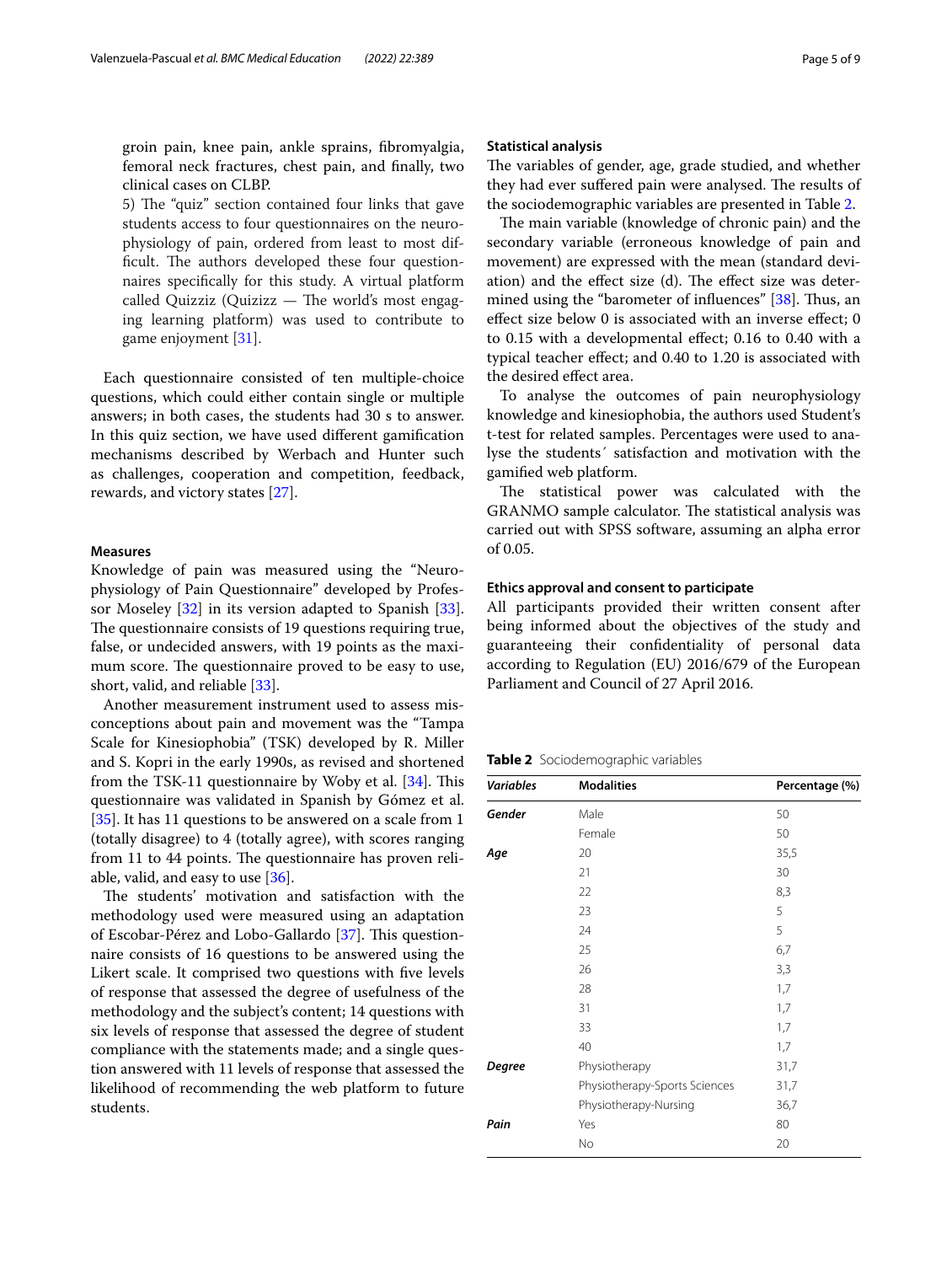This study followed the Declaration of Helsinki principles and Good Clinical Practice Guidance (CPMP/ ICH/135/95), and was approved by the Studies and Research Committee of the Faculty of Nursing and Physiotherapy of the University of Lleida.

## **Results**

Regarding the sample subjects, it should be noted that the proportion of male and female students is identical. Most of the students were in the age range of 20 to 21 years, with a mean age of 22,22 (SD3,5). Additionally, 80% of the students stated that they had sufered pain at some time, and 20% had never sufered pain (Table [2\)](#page-4-0).

Pain neurophysiology knowledge was assessed with the "Neurophysiology of Pain Questionnaire". The results show that there is a statistically signifcant infuence regarding the use of the gamifed web platform on improvement in knowledge of chronic pain  $[t(59)=5.87,$  $p$ <0.01], with an effect size of  $d$  = 0.76, placing it within the desired efect zone established by Hattie [\[39](#page-8-35)] in the educational feld (Table [3](#page-5-0)).

The secondary variable on erroneous beliefs was assessed with the "TSK-11" questionnaire. The results show that there is a statistically signifcant infuence of the use of the gamifed web platform on the fear of being injured by movement  $[t(59) = -4.67, p < 0.01]$ , with the effect size being  $d=0.6$ , which is within the zone of the desired efect established by Hattie (2015) (Table [3](#page-5-0)).

Once the study was completed, the statistical power was calculated. For the questionnaire on the neurophysiology of pain, accepting an alpha risk of 0.05 in a two-tailed test with 60 subjects, the statistical power was 94% for detecting as statistically signifcant the difference between the means of 8.8 for the pre-intervention measurement and 10.18 for the post-intervention measurement.

The statistical power for the TSK-11 questionnaire, accepting an alpha risk of 0.05 in a bilateral contrast with 60 subjects, was 100% for detecting as statistically signifcant the diference between the mean of 32.98 of the

### <span id="page-5-0"></span>**Table 3** Results on knowledge about chronic pain

| Neurophysiology of Pain Questionnaire |                 |
|---------------------------------------|-----------------|
| Mean (standard deviation)             | Effect size (d) |
| 8,8(2,22)                             |                 |
| $10,18(1,87)^{*}$                     | 0.76            |
|                                       |                 |
| Mean (standard deviation)             | Effect size (d) |
| 32,98 (4,76)                          |                 |
| 28,35 (7,21)*                         | 0.6             |
|                                       |                 |

*\* p*<*0,01*

pre-intervention measurement and 28.35 for the postintervention measurement.

The questionnaire results in terms of evaluating student motivation and satisfaction with the methodology showed that 95% of the students considered the subject of physiotherapy in clinical specialties as useful for their future profession.

Seventy percent of the students stated that the activities carried out on the gamifed web platform helped them understand the concepts explained. Therefore, 71.7% of the students believed that the experience was worth the time spent on the subject.

A total of 58.4% of the students thought that the methodology used made the classes more interesting. The same percentage of students believed that the methodology helped them learn more during the teaching– learning sessions and that it had helped them modify their view of the student's role as a passive recipient of information.

A total of 56.6% of the students felt more involved in the subject than if another teaching–learning methodology had been used, and 51.7% expressed that it encouraged them to ask questions and engage in discussions.

A total of 73.3% of the students considered that this methodology showed interest on the part of the teacher in teaching. In addition, 53.3% of the students considered that generalizing this activity to other subjects would improve university teaching quality.

On the other hand, 70% of the students considered the subject's content improved thanks to its methodology.

A total of 63.3% of the students believed that the methodology facilitated using ideas and information they already knew to understand something new. On the other hand, 66.6% of the students considered that the methodology helped them relate what they learned in this subject with other subjects.

Concerning motivation, 66.6% of the students thought that the tools used in this subject motivated them and helped them review content. Sixty-fve percent of students thought that the methodology increased their motivation in terms of the subject's content, and 60% felt more motivated to participate. Therefore, 71.7% of the students would probably recommend that physical therapy students who want to learn pain neurophysiology enrol in the teaching–learning sessions using this methodology.

## **Discussion**

Our results suggest that using a gamifed web platform efectively increases knowledge of the neurophysiology of pain and reduces misconceptions about pain and movement among students in UdL's physiotherapy department. Concerning the satisfaction and motivation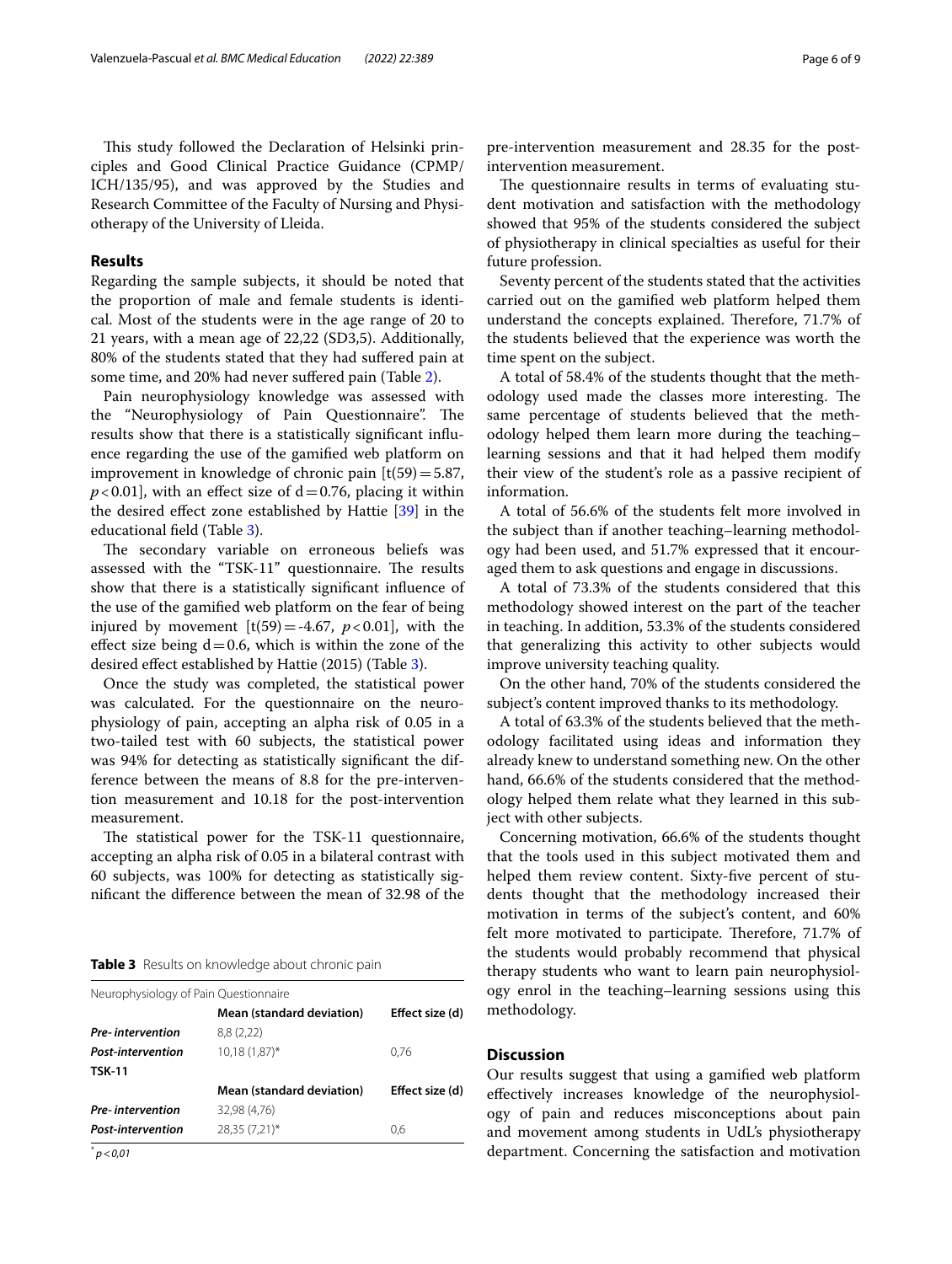with the methodology used, the results showed that it has been useful for increasing students' motivation and satisfaction. Therefore, using these tools effectively promotes students' learning in a subject as complex as the neurophysiology of chronic pain. It is possible to increase student knowledge and improve their motivation and satisfaction in the teaching–learning process.

Our fndings coincide with those found by Villalustre and del Moral [\[25\]](#page-8-21) in their study on the use of gamifcation, in which the students had to carry out a socio-educational project with collaborative learning. The study, conducted with 161 students of the Degree of Pedagogy (University of Oviedo), showed that more than 70% of the students obtained a high level of satisfaction with the methodology used and that this methodology managed to facilitate learning and increase student motivation. In line with these results, the study by Corchuelo-Rodriguez [[26\]](#page-8-22), in which the subject "Basic Digital Competence" at the University of La Sabana, Colombia, was gamifed with a sample of 89 undergraduate students, of which 35 were health sciences students from the disciplines of physical therapy, medicine, psychology, and nursing, was able to motivate students by 88% and increase their participation in the subject. Likewise, Domínguez et al. [[30](#page-8-25)], in their study on gamifed learning experiences, concluded that gamifed web platforms used in a learning environment are useful for increasing student motivation. However, they found no signifcant diferences concerning learning between the group that followed the traditional learning methodology and those who used the gamifed e-learning platform. This study was carried out with university students from diferent disciplines in the course "Qualifcation for ICT Users". It is interesting to note that competing publicly with their peers was not at all interesting or motivating and became discouraging for several subjects of the study. On the other hand, Watt-Watson et al. [[22\]](#page-8-18) conducted a study on students from their university to increase knowledge about pain and reduce erroneous beliefs. To do this, they mainly used the simulation of a clinical case through videos, from which they obtained a signifcant increase in knowledge about pain. All of this demonstrates that the methodology employed by Watt-Watson et al. [\[22\]](#page-8-18) and the present study has proven to be efective, ofering encouraging results.

Although, as mentioned above, about 65% of our students showed high levels of motivation, for 35% of the students, this has not been a motivating experience. In the study of Domínguez et al. [\[30](#page-8-25)], 56 students found that traditional activities were more motivating than gamifed activities. Similarly, we could hypothesize that some of the students of our study may fnd traditional teaching activities more motivating than gamifed activities. These results suggest that, in future investigations, it would be interesting to optimize the motivation and satisfaction questionnaire to determine with greater precision which activities and sections of the entire methodology are employed to increase the students' motivation and which do not or in what proportion each one is increased.

As has been noted, and coinciding with the observations of Villalustre Mart and del Moral Pérez [\[25](#page-8-21)] and of Domínguez et al. [[30\]](#page-8-25), the creation of a recreational experience for students is the result of important cognitive activity on the part of teachers and their collaborators, since it requires high doses of imagination and creativity. At the same time, a great efort had to be made to make the experience motivating and maintain the main objective of the training in specifc content, in this case, the neurophysiology of pain.

It should be noted that an increase in knowledge of the neurophysiology of pain among future health professionals would lead to a better approach to patients' chronic pain. This could improve patients' quality of life, decreasing their need for accessing the health system, and consequently reducing these patients' health costs.

Compared to a more traditional education, a gamifed website has advantages and weaknesses. As shown in our results, for a high percentage of our students and students of other studies  $[25, 26]$  $[25, 26]$  $[25, 26]$  $[25, 26]$  $[25, 26]$ , gamification helps to increase knowledge and motivation and contributes to learning through game enjoyment. However, compared to traditional face-to-face learning, gamifcation needs interaction and collaboration with specialists in information technology, so teaching staf could see gamifcation as time-consuming, not to mention the cost of the audiovisual material and the implementation of gamifcation mechanics. Considering the latter, it would be interesting to include cost-efectiveness measures in future studies.

A limitation of the present study is the impossibility of comparing the results with a control group. Thus, possible diferences between the face-to-face model and the one used in this project cannot be determined. On the other hand, it would be interesting to evaluate whether the knowledge acquired by these students is maintained over time and whether they manage to improve their approach to chronic pain in their patients. Likewise, future similar studies could be carried out in students of other health sciences disciplines to improve their approaches for patients sufering from chronic pain. The possible practical implications of our study have been summarised in Table [4.](#page-7-0)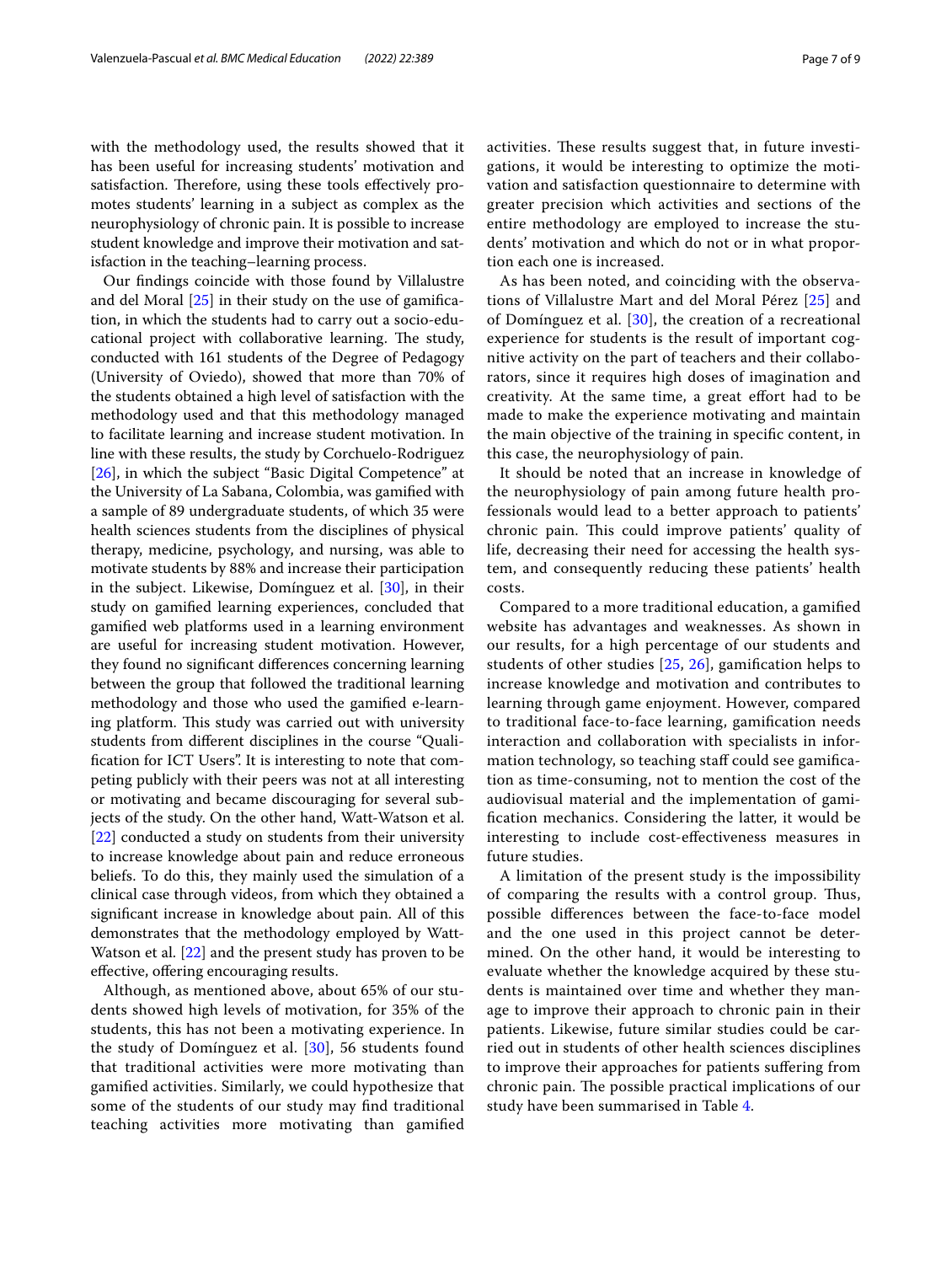## <span id="page-7-0"></span>**Table 4** Practical implications

#### **Practice points**

- The limited amount of pain-related training in most healthcare grades curricula leads to a signifcant lack of knowledge
- The lack of knowledge about the neurophysiology of pain may lead to difculties in managing patients with chronic pain
- Our gamifed web platform has proven to be a valid teaching–learning method for pain neurophysiology
- Using a gamifed web platform efectively increases the knowledge about the neurophysiology of pain in Physiotherapy students
- This teaching strategy has also been shown to be efective in increasing our students' motivation and satisfaction

## **Conclusions**

In conclusion, using a gamifed web platform efectively increases student knowledge of the neurophysiology of pain. This gamified web platform has also been shown to be efective in improving students' motivation and satisfaction in the Degree in Physiotherapy of the UdL on learning about the neurophysiology of pain. Likewise, more research is needed on this methodology to create more powerful and motivating tools that help in the transfer of knowledge to our students and thus obtain better-prepared health professionals who demonstrate a better approach for their patients with chronic pain.

#### **Abbreviations**

CLBP: Chronic Low Back Pain; FMS: Fibromyalgia Syndrome; IASP: Association for the Study of Pain; ICTs: Information and Communication Technologies; TSK: Tampa Scale for Kinesiophobia; UdL: University of Lleida.

#### **Acknowledgements**

The research team would like to thank Laia Selva Pareja for her contributions to this study with the "Questionnaire on the degree of satisfaction with the methodology" on the subject "Ethics and legislation of nursing care" of the UdL, which are in the publication phase.

#### **Authors' contributions**

FVP: Conception and design of study, made substantial contributions to interpretation of data, manuscript writing and revision; JPF: Conception and design of study, made substantial contributions to interpretation of data and manuscript writing; EGM: Made substantial contributions to interpretation of data, manuscript writing and revision; OMN: Revised the manuscript critically for important intellectual content; CCS, MGS, FRC, MGE and JBB: Revised the manuscript critically for important intellectual content; JVG: design of the web platform and revised the manuscript critically for important intellectual content. All authors have read and approved the manuscript.

#### **Authors' information**

Dr. Fran Valenzuela-Pascual, BSc (PT), MSc, Ph.D., is the Adjunct Pro-Vice-Chancellor in Health Promotion and Associate Professor at the University of Lleida, Faculty of Nursing and Physiotherapy. He has extensive experience in the fields of pain neurophysiology, health educational interventions, and information and communication technologies in healthcare. He has published and has been involved in research projects regarding pain and education.[https://](https://orcid.org/0000-0002-1945-629X) [orcid.org/0000-0002-1945-629X](https://orcid.org/0000-0002-1945-629X)

Judith Pàmies-Fabra, a physiotherapist and health educator, graduated from the University of Lleida. She has participated in the acceleration programme for entrepreneurship projects in the feld of e-learning at the Open University of Catalonia. Currently, she is training in the Degree of Medicine at the University of Lleida.<https://orcid.org/0000-0002-4502-0043>

Ester García-Martínez, BSc (PT), MSc, PhDc., is a predoctoral researcher at the Faculty of Nursing and Physiotherapy at the University of Lleida. Her research focuses on the neurophysiology of pain, health education, information, and

communication technologies in health care and chronic musculoskeletal disorders[.https://orcid.org/0000-0002-4039-4046](https://orcid.org/0000-0002-4039-4046)

Oriol Martínez-Navarro BSc (PT), MSc, PhDs., he combines doctoral studies with teaching at the University of Lleida. His clinical and research interest is in chronic pain. <https://orcid.org/0000-0002-0493-8229>

Dr. Carolina Climent-Sanz, BSc (PT), MSc, PhD., is a postdoctoral researcher at the Biomedical Research Institute of Lleida, Dr. Pifarré Foundation, and a teaching assistant at the Faculty of Nursing and Physiotherapy of the University of Lleida. Her teaching experience is mainly focused on the neurophysiology of sleep and sleep-pain interactions.<https://orcid.org/0000-0001-6911-2164> Dr. Montserrat Gea-Sánchez, RN, MSc, Ph.D., is an Associate Professor at the University of Lleida Faculty of Nursing and Physiotherapy. She is a researcher of the Group for the Study of Society Health Education and Culture and Biomedical Research Institute of Lleida. <https://orcid.org/0000-0001-5143-3314> Dr. Jordi Virgili-Gomà is a part-time professor of computer engineering at the University of Lleida and a member of GRIHO (Computer Interaction and Data Integration Research Group). <https://orcid.org/0000-0002-7144-7489> Dr. Francesc Rubí-Carnacea, BSc (PT), MSc, Ph.D., is the department director at the University of Lleida Faculty of Nursing and Physiotherapy. He has extensive experience in the feld of musculoskeletal disorders. He has published and has been involved in research projects regarding chronic pain and musculoskeletal disorders.<https://orcid.org/0000-0002-0162-3950>

Dr. Maria Garcia-Escudero, BSc (PT), MSc, Ph.D., is a Senior Lecturer of the Faculty of Medicine and Health Sciences at Universidad Catolica de Valencia San Vicente Martir. She is the coordinator of Teaching Innovation in Physiotherapy for this faculty and Director of the University Master in Neurological Rehabilitation. <https://orcid.org/0000-0001-5522-056X>

Dr. Joan Blanco-Blanco, RN, MSc, Ph.D., is an Associate Professor at the University of Lleida Faculty of Nursing and Physiotherapy. He is a researcher of the Group for the Study of Society Health Education and Culture and Biomedical Research Institute of Lleida. His research focuses on wounds and information and communication technologies in healthcare. [https://orcid.org/](https://orcid.org/0000-0002-4868-2974) [0000-0002-4868-2974](https://orcid.org/0000-0002-4868-2974)

#### **Funding**

This study was funded by the Electronic Components and Systems for European Leadership Joint Undertaking (ECSEL JU) in collaboration with the Europan Union´s H2020 Framework Programme and National Authorities, under grant agreement H2020-ECSEL-2019-IA-876190.This study was also partially funded by the University of Lleida through the project of teaching innovation and improvement.

#### **Availability of data and materials**

The datasets used and/or analysed during the current study are available from the corresponding author on reasonable request.

#### **Declarations**

#### **Ethics approval and consent to participate**

All participants provided their written consent after being informed about the objectives of the study and guaranteeing their confdentiality of personal data according to Regulation (EU) 2016/679 of the European Parliament and Council of 27 April 2016.

This study was approved by the Studies and Research Committee of the Faculty of Nursing and Physiotherapy of the University of Lleida.